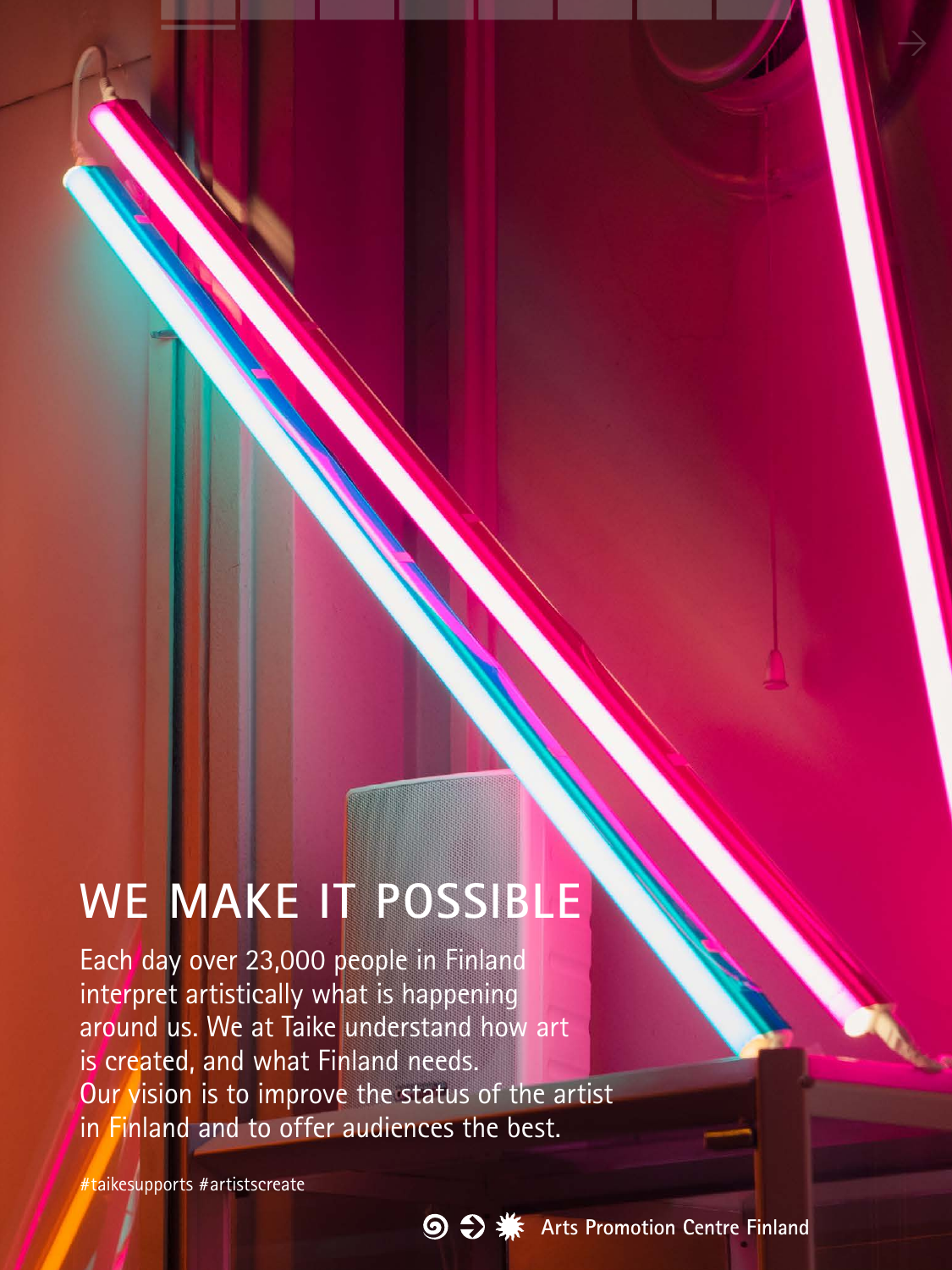## Our Mission

We award grants to professional artists and subsidies to arts communities.

 $\leftarrow$  and the set of the set of the set of the set of the set of the set of the set of the set of the set of the set of the set of the set of the set of the set of the set of the set of the set of the set of the set of th

We build networks and serve as experts in cooperation groups

Two-thirds of the grants and subsidies **development programmes** awarded by the Arts Promotion Centre Finland (Taike) are funded by proceeds from Veikkaus Oy, Finland's state-owned gaming company, which are also used to support the work of regional artists.

#### **Each year**

- -we support the work of professional artists by awarding 22 million euros in grants
- -we distribute 14 million euros in subsidies to arts communities
- -we process 14,000 applications
- -we award 4,000 grants and subsidies
- -we provide the services of over 40 regional artists in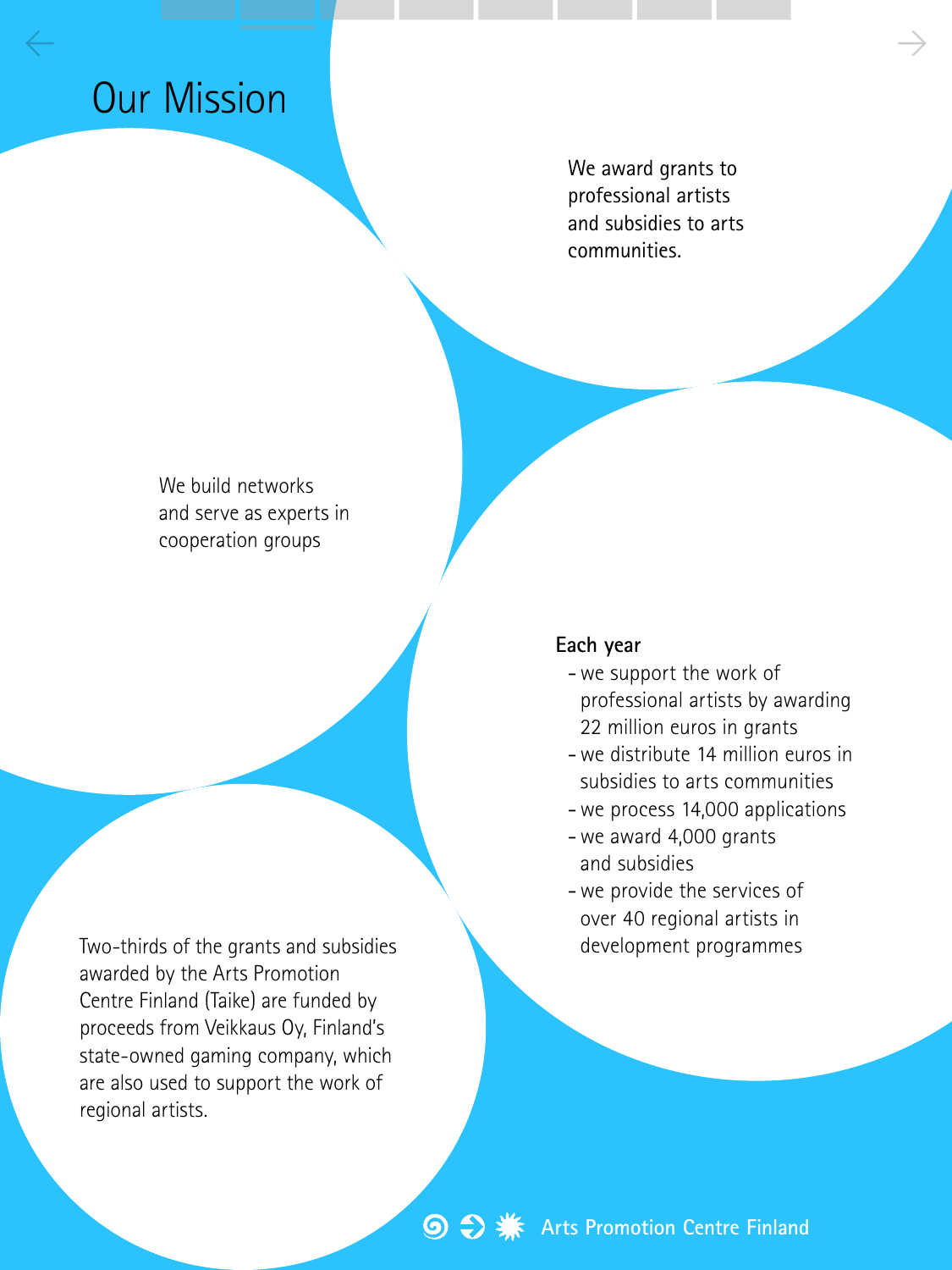### Grants for professional artists

 $\leftarrow$   $\rightarrow$ 

Supporting the work of professional artists is the foundation of our grant activities. Each year Taike allocates 22 million euros in direct support for artists; this amount represents two-thirds of the overall support distributed by Taike.

Artist grants account for 11.5 million euros a year. Over 600 artists, representing 3% of all professional artists in Finland, work on artist grants. The amount of each artist grant is approximately 1700 euros a month tax free. Artist grants range in duration from 6 months to 5 years.

Library grants for writers and translators and public display grants for visual artists account for 3.6 million euros a year.

Regional arts councils award working grants to support the work of local artists.

Taike also awards project grants, children's culture grants and mobility grants, as well as grants for promoting cultural diversity.

In addition, Taike makes decisions regarding supplementary artist pensions. Over a thousand artists in Finland are paid supplementary artist pensions on a monthly basis.

**Arts Promotion Centre Finland** 

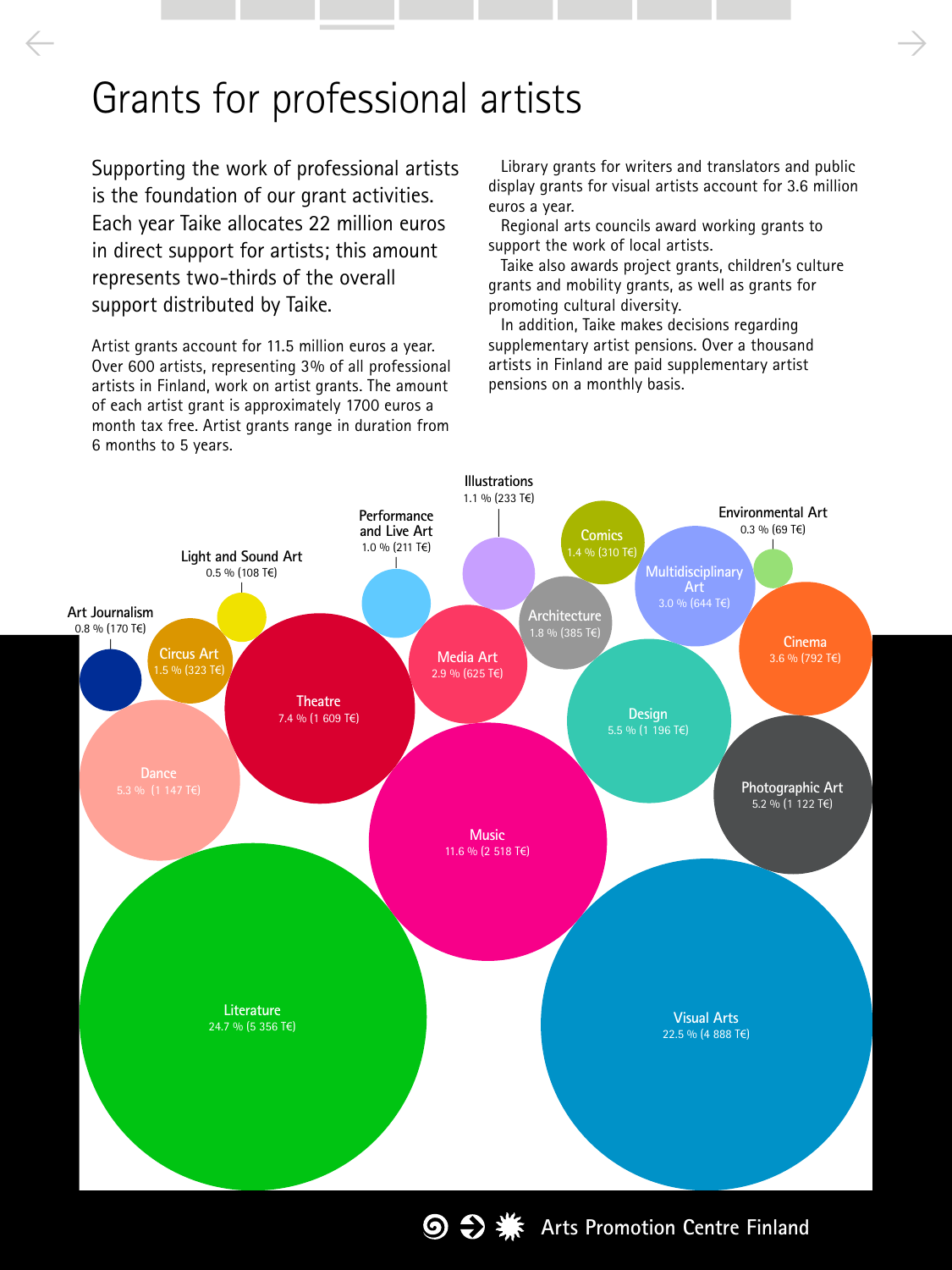### Recognition for distinguished artists

The title of **Artist Professor** may be used by distinguished artists who have been awarded extended artist professor grants.

The ceremonial title of **Art Academic** can be awarded to distinguished artists by the President of Finland based on recommendations by the Central Arts Council. At any one time there are no more than 11 art academics.

 $\leftarrow$  and the set of the set of the set of the set of the set of the set of the set of the set of the set of the set of the set of the set of the set of the set of the set of the set of the set of the set of the set of th

**State prizes** are awarded in recognition of outstanding artistic work or performance within the past three years. State prizes can also be awarded to artists in recognition of their longterm contribution to a specific artform. State prizes are awarded annually by the national arts councils. The amount of each state prize is 14,000 euros.

**Regional art prizes** are awarded by regional arts councils in recognition of meritorious and important artistic work during the current year. Regional art prizes can also be awarded to artists in recognition of their long-term and meritorious careers. The amount of each regional art prize is 5,000 euros.

**Arts Promotion Centre Finland**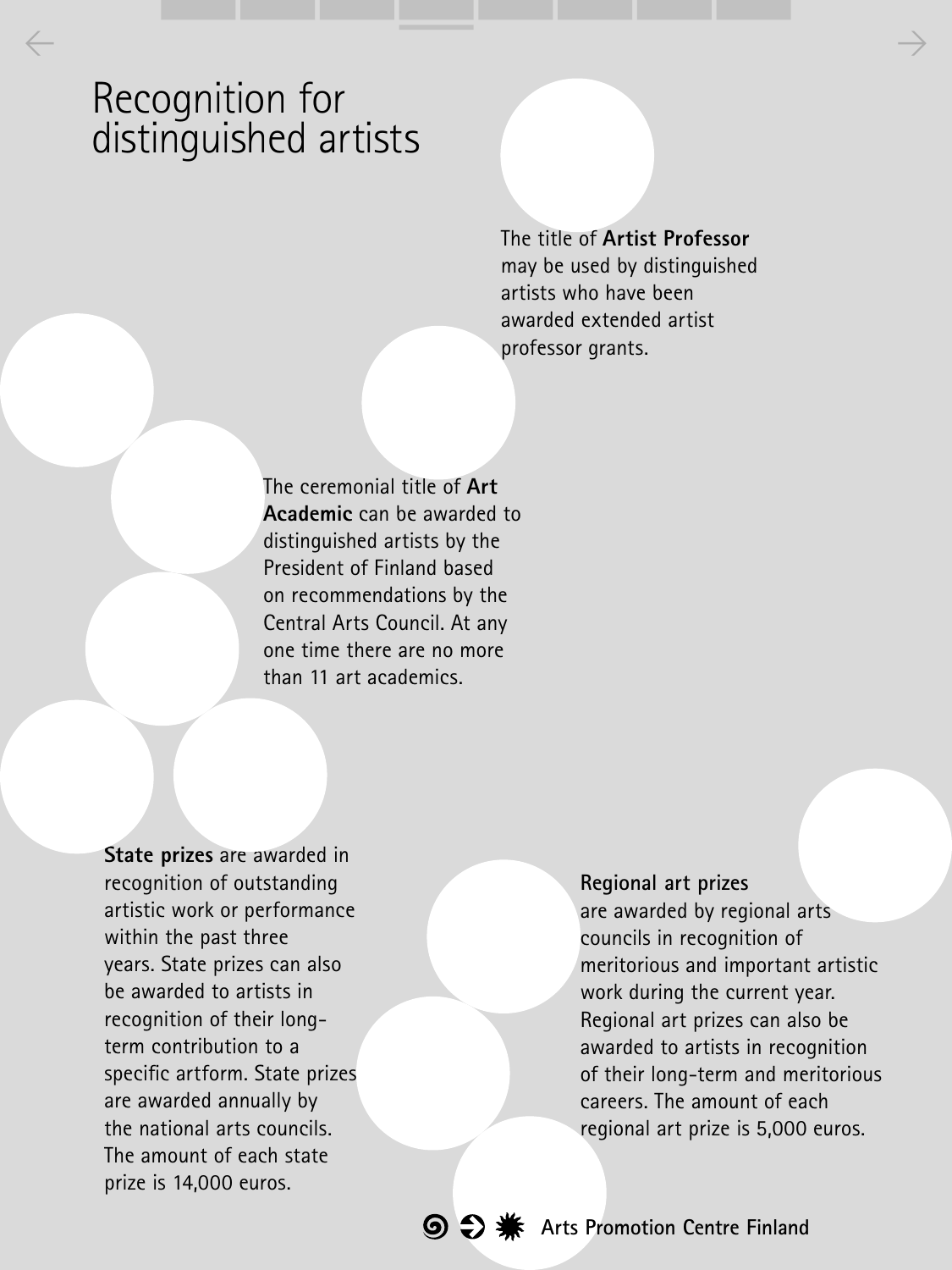## Support for communities

Each year Taike allocates approximately 8 million euros in operational subsidies and 5 million euros in special subsidies.

- regional centres for cinema, dance and photographic art

- performance art groups

- orchestras, operas, bands and choirs - exhibition venues and art libraries

**Operational subsidies are awarded to support communities such as** 

#### **In addition, we support**

- festivals

 $\leftarrow$   $\rightarrow$ 

- cultural journals
- children's and youth culture
- promoting multiculturalism and combating racism
- the cultural activities of disability communities and the accessibility of culture
- international artist residencies
- cultural wellbeing projects
- projects that apply the principle "1% of Construction Costs for Art"



**Arts Promotion Centre Finland** $\odot$   $\ominus$  as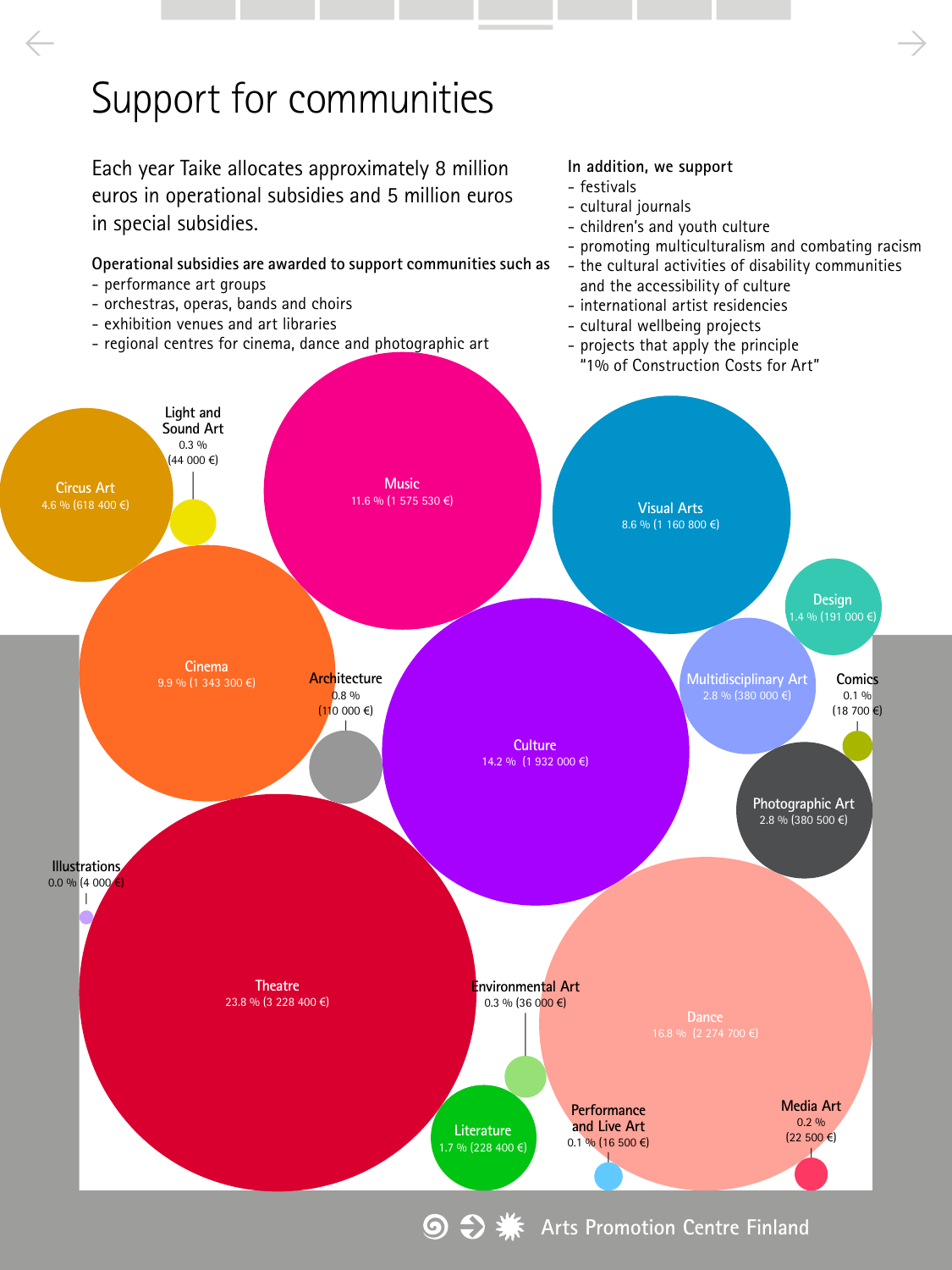## Regional artists active in development work

 $\leftarrow$  and the contract of the contract of the contract of the contract of  $\rightarrow$ 

**Taike has 40 regional artists** throughout Finland who initiate and carry out national and regional arts promotion projects. These projects implement Taike's development programmes, the themes of which include the following:

- Children's and youth culture
- Cultural diversity and mobility
- Improving the working situation of artists
- Promoting the use of art, cultural wellbeing and participation
- Supporting the expertise of artists and intermediary activities

Taike also offers expert services in public art.

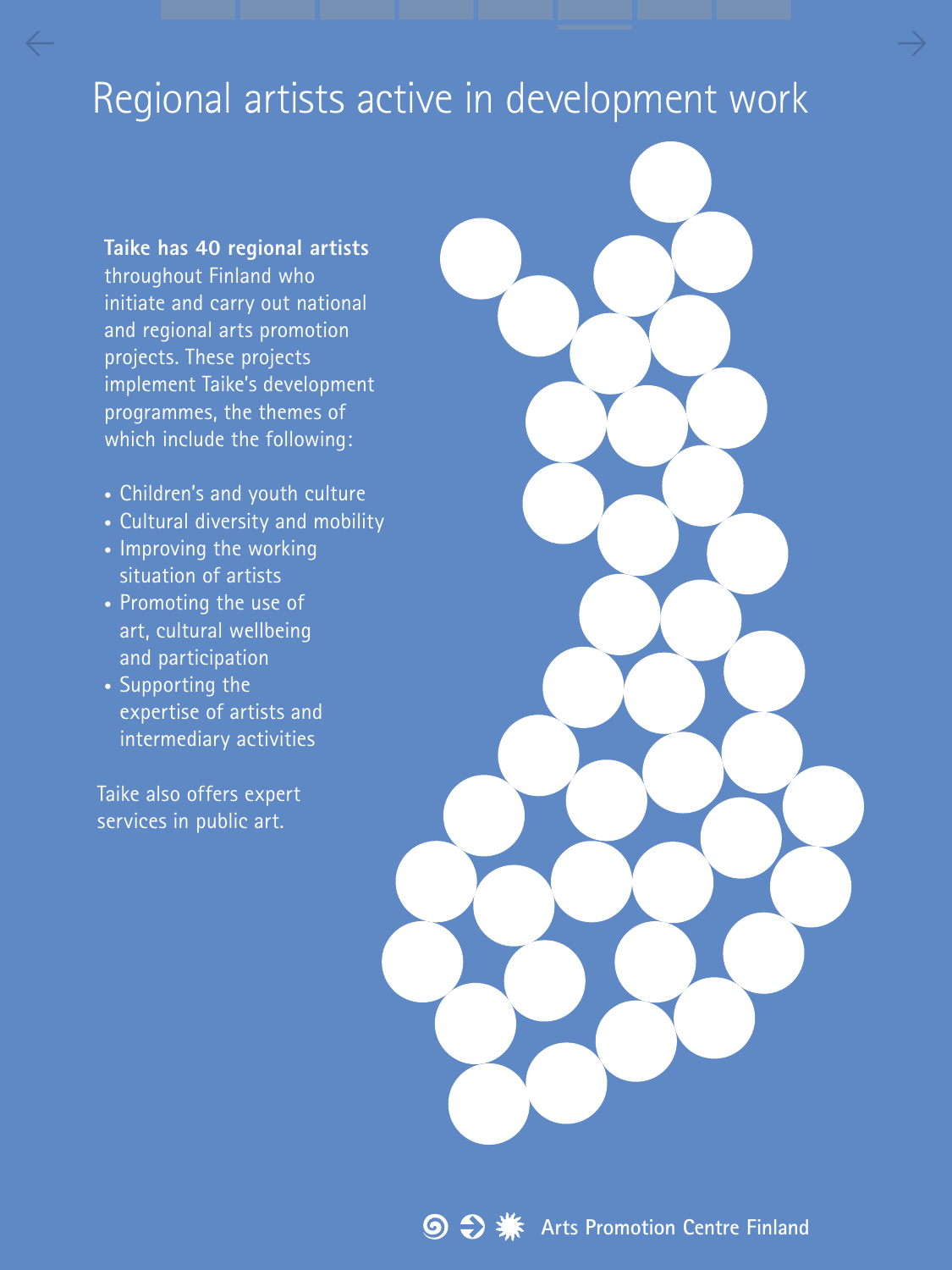### Decisions based on peer reviews

#### **Expert bodies**

Decisions regarding Taike's grants are made by its national and regional arts councils, as well as by two separate grant boards. Altogether Taike has 200 peer reviewers and 22 expert bodies who make independent grant decisions and evaluate the artistic quality of applications by arts communities.

 $\leftarrow$   $\rightarrow$ 

The term of the national and regional arts councils is two years. Members of the arts councils receive a small allowance for attending the meetings, while members of the Central Arts Council receive a monthly allowance.

### <u>•••••••••</u>

**CENTRAL ARTS COUNCIL** - 9 members





- 7 arts councils, 74 members

**REGIONAL ARTS COUNCILS** - 13 arts councils, 107 members

The Central Arts Council appoints the members of the national and regional arts councils based on the proposals of approximately 800 art experts and organisations in Finland.

The term of the Central Arts Council and grant boards is three years, and their members are appointed by the Ministry of Education and Culture.



**BOARD FOR GRANTS AND SUBSIDIES TO WRITERS AND TRANSLATORS** 

- 9 members and 9 deputy members



**BOARD FOR PUBLIC DISPLAY GRANTS FOR VISUAL ARTISTS**

- 9 members and 8 deputy members